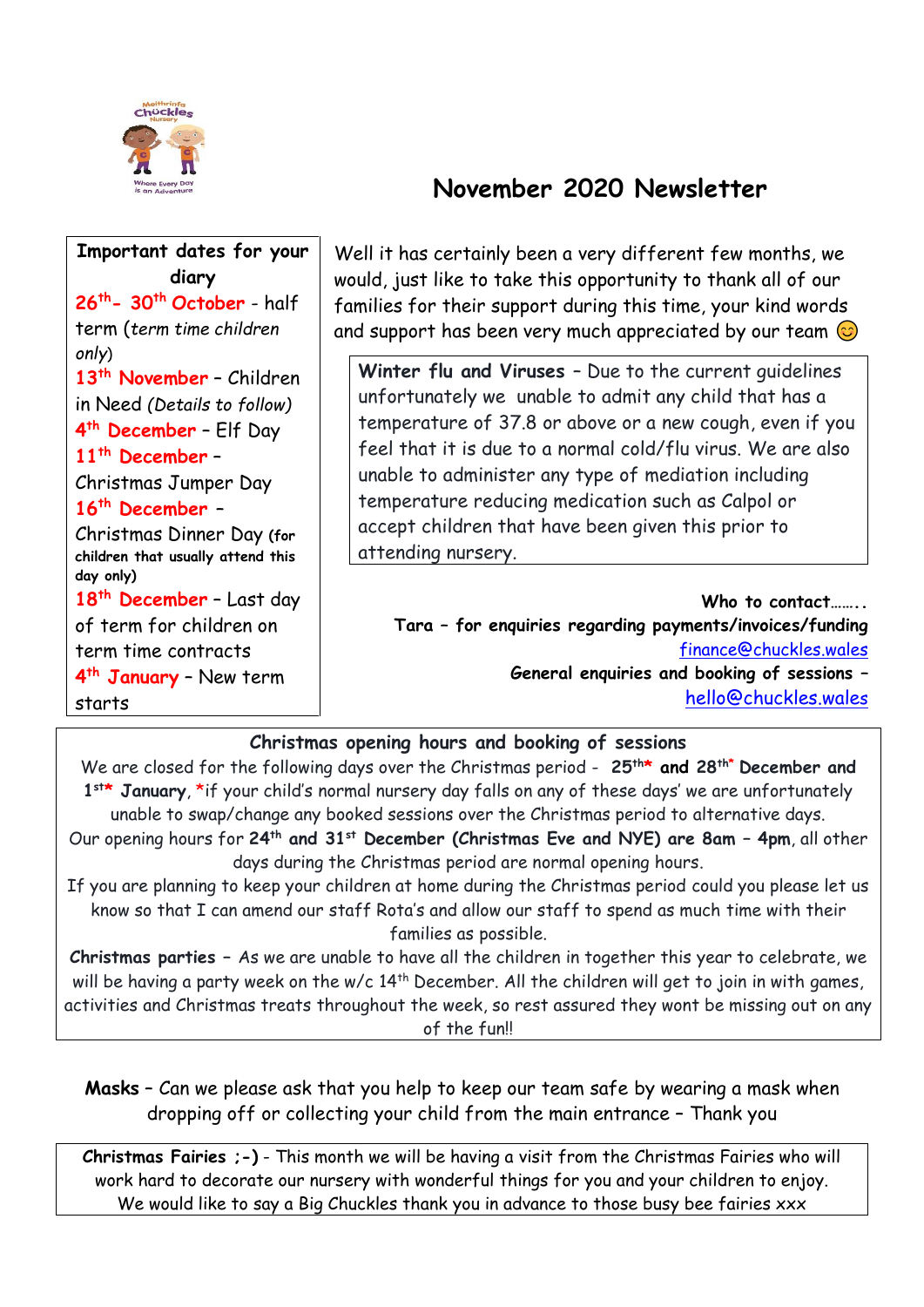**Contact details -** It is extremely important that if you change your mobile phone/house numbers that you let us know in case we need to get hold of you throughout the day.

**Children in need –**This year our theme will be "People who help us" to celebrate all of our amazing key workers, we will be doing lots of fun activities and we'd also love to see the children dressed up. Also, instead of asking for a monetary donation we are asking for a food donation from the following list which we will take to the local food bank – Thank you in advance for your support.

> **Soup. Pasta. Rice. Tinned tomatoes/ pasta sauce. Lentils, beans and pulses. Tinned meat. Tinned vegetables.**

**Parent question of the month – Would you like to see anything else included in your newsletters?** 

*\*You can e-mail your response to* [hello@chuckles.wales](mailto:hello@chuckles.wales) *or pop them in our post box.*

**Session times** –Can you please ensure that you adhere to the session times booked for your child/ren as our staff Rota's are put in place based on the number of children in at these times. Also, with the current guidelines in place we are unable to place your child into a different bubble should you arrive earlier or later than your booked time it means staff members will need to work additional time to stay with your child.

**BRRRRRRRR –** As the weather is now going to start getting colder please could we have a hat, scarf and gloves for your child's care bag (please label them so they don't get lost) and also please ensure your child brings a warm coat as we will still be going outside daily.

### **Group News**

**Babyn Bach, Busy Bees (2-3yrs) & Plant Bach (0-2yrs)** – We are going to be doing lots of Autumn arts and crafts, getting messy making bonfire pictures and maming remembrance poppies. We will be joining in with Children in need activities throughout the week and starting to make some special surprises for Christmas  $\odot$ 

**Conquerors (3-4yrs) -** We have been exploring Autumn and learning all about the changes that take place by investigating in our garden areas as well as reading some our our favourite Autumn themed books. We will also be making some bonfire pictures, celebrating Diwali and making some poppies for remembrance day.

**Nominate a staff member** – Don't forget if you would like to give a team member a big "wahoo" for our board simply write the team members name, your child's name, the reason why on a piece of paper and post it into our post box  $\odot$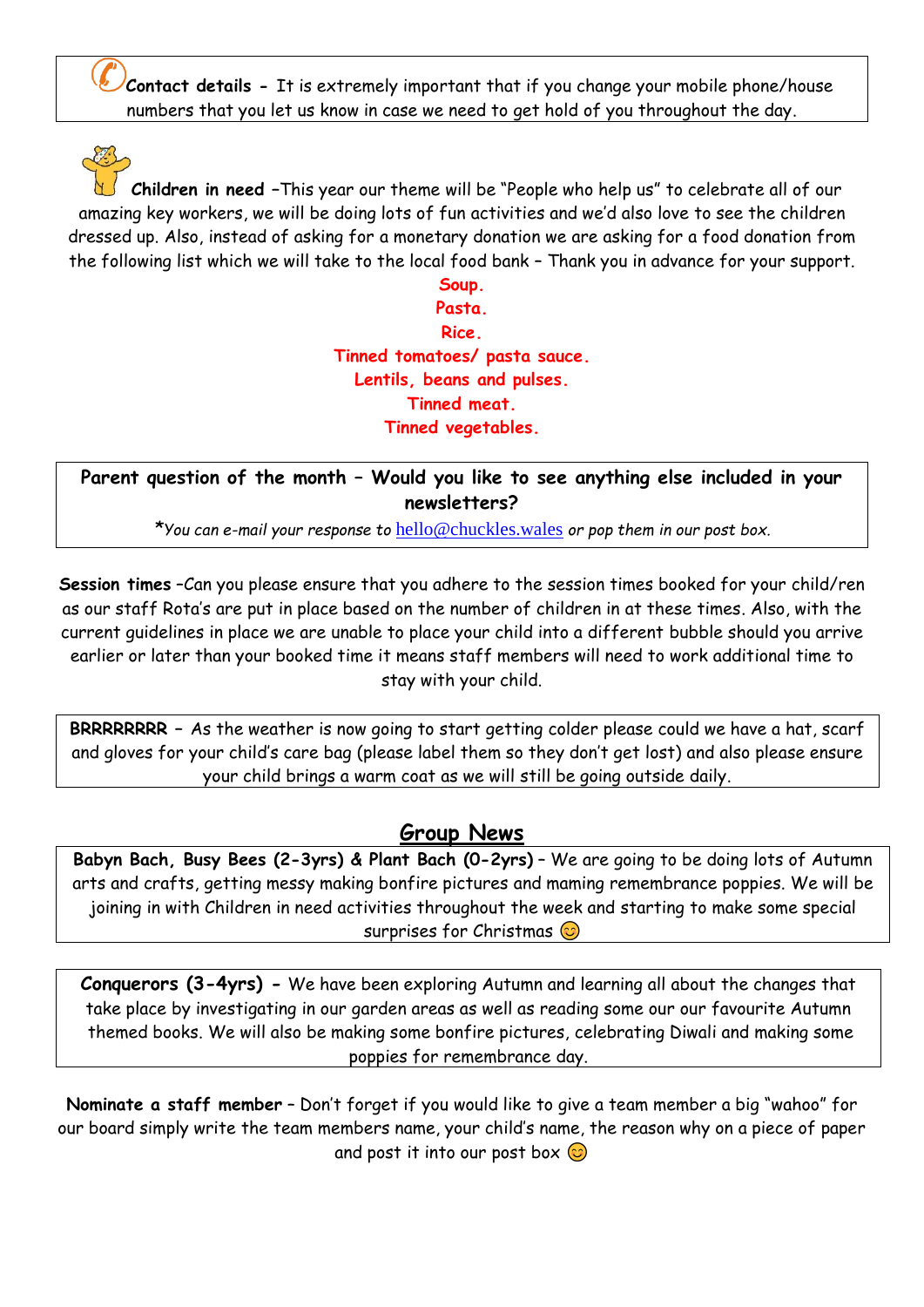**Snow –** Oh No it's that time of year again!! We will always try our best to remain open when it snows; however sometimes due to circumstances beyond our control this is not always possible due to the fact that we have to adhere to certain CIW regulations regarding staffing and health and safety. If we do have heavy snowfall then we will try our best to inform everyone as soon as possible to any changes of opening times, by telephoning parents and by posting information on our FB page.

**Your rubbish is our treasure** – Think carefully before you throw away those shiny wrappers, pots, and unusual or everyday objects, it's amazing what your children can use to create wonderful things! – Thank you  $\odot$ 

**Bags** – Can you please make sure that your child brings a small bag with them each day for nursery as they like to do lots of pictures for and we want to make sure they are kept safe. Also, can preschool parents please ensure there is a set of clothes in their bags in case of any little "accidents" as they no longer have nursery bags within this age group.

Parking And The Car Park Area - Please ensure that you are parking in the designated parking bays when dropping off and colleting your children as this causes minimum disruption to other cars. Also please be aware when driving and reversing in this area that there may be children behind you.

Until next Time……….

## *Amy*  And Team Chuckles

…………………………………………………………………………………………………………….

\***Wait! Don't go yet - keep reading as your monthly menu is on the next page so that you can see all of the delicious meals your children are enjoying this month**